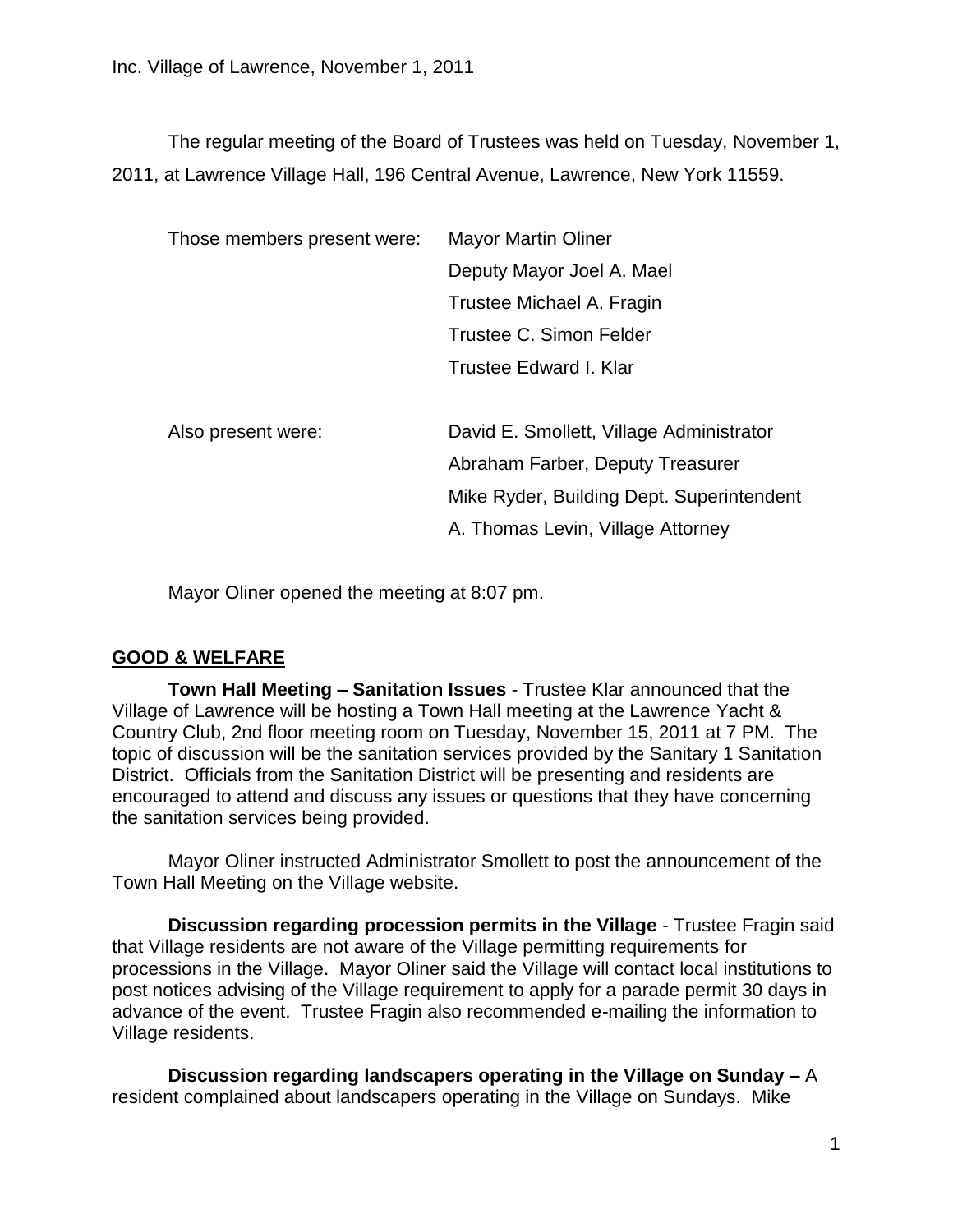Ryder, Building Dept. Superintendent said that an inspector circulates in the Village and issues summonses to violators of the Village regulations.

Ronald Goldman, President of the Lawrence Association:

- 1. thanked the Board for approving use of the Park House conference room for Association meetings.
- 2. He expressed his opposition to the Williams Street renovation project and requested the Board to reconsider its decision.
- 3. He also suggested that the Board consider videotaping Board meetings as is done in some other jurisdictions.
- 4. He also suggested that the Board consider imposing term limits on Trustee positions.
- 5. He invited the Board to become members in the Lawrence Association and to attend its monthly meetings.
- 6. On behalf of the Lawrence Association, he expressed his thanks to Mayor Oliner for the Mayor's role in handling the Hurricane Irene storm.

**Mobile radar trailer** - Trustee Felder said he requested that the Administration obtain information on purchasing a mobile radar trailer to deploy in the Village to flash vehicle speeds to drivers in order to discourage speeding in the Village. He said this was done in the past and was very effective.

# **APPROVE MINUTES**

**Minutes 5/12/11 BOT Meeting** – Trustee Klar proposed amending the minutes to include billing rate for Libman & Futterman CPA's and to correct typos.

**Board Action:** Trustee Mael moved to approve the 5/12/11 BOT meeting minutes including Trustee Klar's amendments. Trustee Fragin seconded. All in favor.

# **Minutes 8/9/11 BOT Meeting**

**Board Action:** Trustee Mael moved to approve the 8/9/11 BOT meeting minutes. Trustee Fragin seconded. All in favor.

# **Minutes 9/8/11 BOT Meeting** –

**Board Action:** Trustee Fragin moved to approve the 9/8/11 BOT meeting minutes. Trustee Mael seconded. All in favor.

**Minutes 9/12/11 BOT Meeting** – Trustee Mael moved to approve the 9/12/11 BOT meeting minutes. Trustee Mael circulated suggested edits to theses minutes before the meeting. Mayor Oliner read these changes line for line at the meeting as follows.

"Trustee Mael inquired why all of the outstanding invoices for Cameron Engineering were not in the package of bills to be paid and reviewed. Mr. Farber said that the full folder with all the information was sitting on his desk with all the back up information that was requested from Cameron. Trustee Mael asked Mr. Farber to bring in to the meeting all of the files to review. Trustee Mael had been told by both Mr. Cameron and Mr. Smollett that Mayor Oliner was not prepared to release any funds to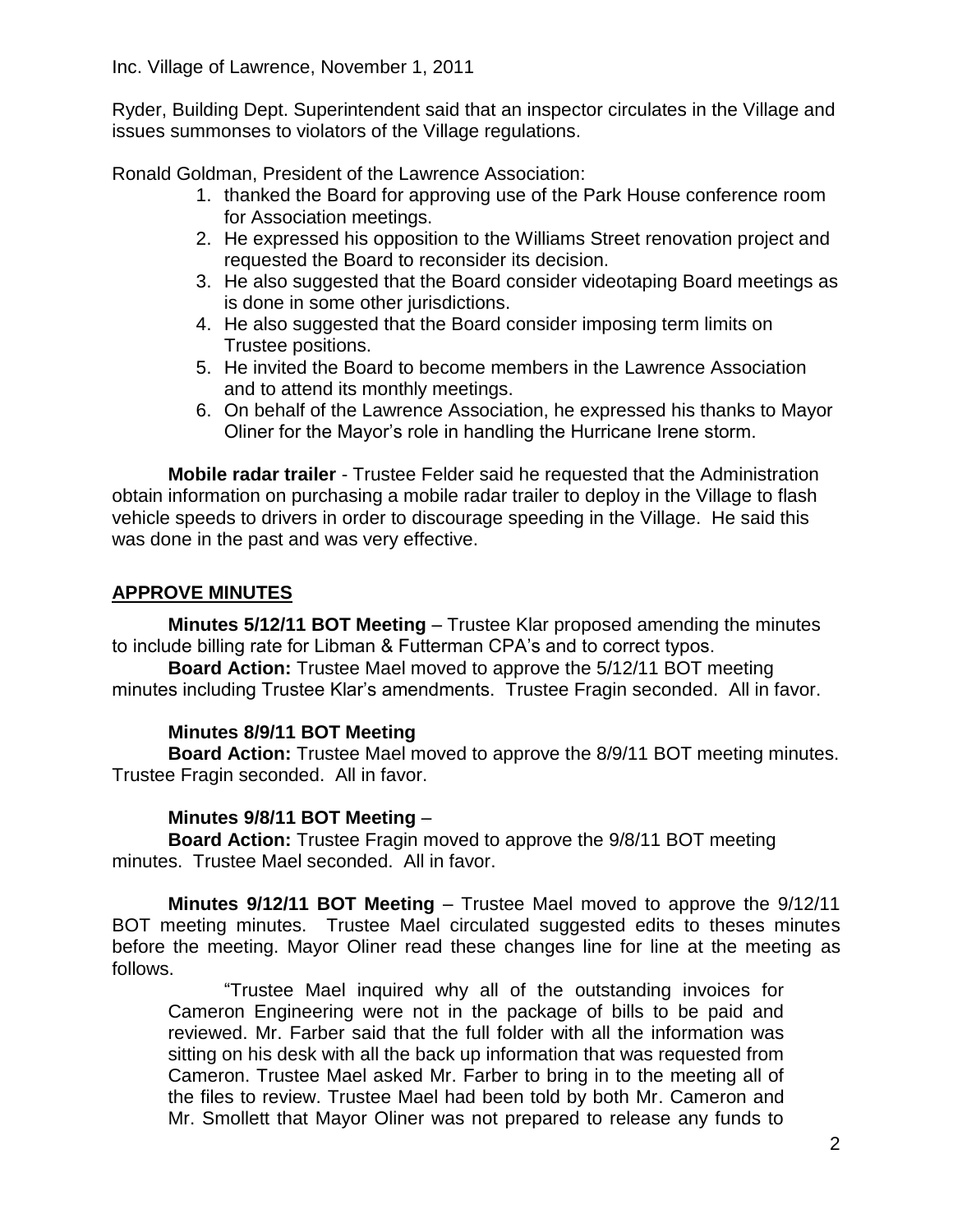Cameron. Trustee Mael and the other Trustees have been told previously by Mr. Smollett that the Mayor Oliner was waiting for additional back up from Cameron. When Mr. Farber brought in the file Trustees Mael and Klar reviewed each of folders pertaining to each job where Cameron had submitted invoices. They found the files to be complete and containing all necessary information in order to pay all the outstanding invoices. In fact, they were quite dismayed to find that many of the invoices were over 1,2 and even 3 years past due. In addition, they could not believe that there was a letter in the file addressed to the Mayor and the Board of Trustees dated June 21, 2011 from Mr. Cameron asking why his bills were not being paid after 28 years of service to the Village. It described in great detail all of the attempts he had made with the Mayor and Mr. Smollett to collect his monies. This letter was never shared with the Trustees."

The Mayor wanted to listen to the tape of the meeting again because he did not recall the events as Trustee Mael reported them. Trustee Mael pointed out that the portion of the meeting being questioned by the Mayor was not recorded..

**Board Action:** Trustee Klar moved to table the 9/12/11 minutes, to be placed on the agenda for next BOT meeting so that additional review and comments could be made. Trustee Fragin seconded. All in favor.

### **Minutes 9/27/11 BOT Meeting**

**Board Action:** Trustee Mael moved to approve the 9/27/11 BOT meeting minutes. Trustee Klar seconded. All in favor.

**Minutes 10/6/11 BOT Meeting** – Trustee Klar proposed several corrections: 1) In Item 5 indicate "2012" for year of trucks being purchased and include name of vendor Halston Chevrolet; 2) include the following verbiage in the section relating to Mr. Farber's appointment, "Mr. Farber may participate in the Village's health, dental and vision plans and will be required to contribute 25% of the premium cost of any plan in which he chooses to elect coverage."

**Board Action:** Trustee Klar moved to approve the 10/6/11 BOT meeting minutes including the proposed corrections. Trustee Fragin seconded. All in favor except for Trustee Mael who abstained since he was absent from the 10/6/11 BOT meeting.

# **NEW BUSINESS**

**Item 1 – Approval of abstracts** – Tabled

**Item 2 - Authorize NYS EFC drawdown request # 1 (\$ 2,984,752.83) and #2 (\$1,493,736.71) from NC DPW** – Discussion ensued regarding consideration of advisability to possibly renegotiate some of the points of the IMA Amendment. Discussion also ensued regarding details of the timing of the EFC financing drawdown and payback schedules.

Mayor Oliner queried Village Attorney, Tom Levin, regarding the EFC's timing requirement for the drawdown. Mr. Levin said he had spoken with the EFC when the next regular Board meeting was scheduled for November 10, and EFC had advised it could wait for the Board to authorize the drawdown at the November 10 meeting.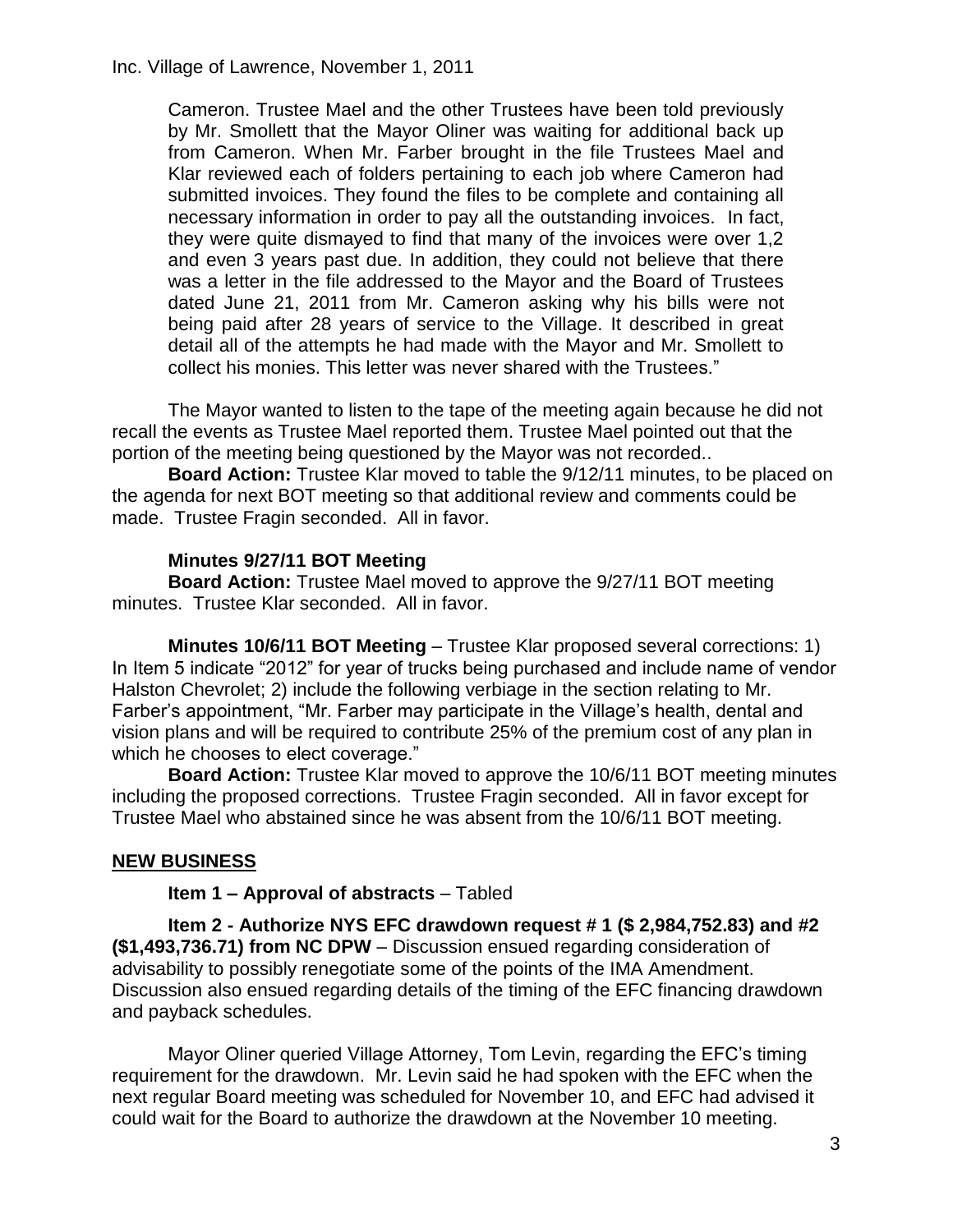Trustees questioned the Mayor why he had not brought his issues to the attention of the other Trustees prior to the meeting so that they may study and research these issues. It was also pointed out that there were several e-mails written to the Mayor for weeks prior to the meeting asking him to explain in writing his concerns. There was no explanation offered by the Mayor on either of these issues. It was also pointed out the Mayor that the agreements had been signed over 1 year prior to the meeting and the Trustees wanted to know why the Mayor waited until that point in time to raise issues that could have been raised many months ago or even prior to execution of the agreements.

Also discussed was the need to apply to the Planning Board to effect the subdivision of the Pump Station Lot pursuant to the IMA Agreement.

Trustee Klar moved to authorize the Village Attorney to submit an application to the Planning Board for subdivision of the Pump Station Lot pursuant to the IMA agreement, together with any maps necessary for the application. Trustee Mael seconded.

Mayor Oliner queried Village Attorney Levin as to whether the BOT has the authority to act as Planning Board. Mr. Levin responded that the BOT relinquished that authority when it created a Planning Board, but that the BOT would be the Planning Board if the Village had no separate Planning Board.

Discussion ensued regarding the need for the Planning Board to retain counsel to handle all of the legal issues involved with a subdivision. Trustee Klar recommended appointing Mr. Levin as attorney to the Planning Board in light of his knowledge of this specific matter, as well as his experience acting in such capacity with other Planning Boards.

**Board Action:** Mayor Oliner appointed Mr. Levin as counsel to the Village Planning Board with compensation to be paid at the same rate as his compensation as Village Attorney, and moved approval of the appointment. Trustee Fragin seconded. All in favor.

**Board Action:** Trustee Klar reiterated his motion to submit an application to the Planning Board to subdivide the Pump Station Lot in accordance with the IMA agreement and to authorize engaging professionals needed to prepare surveys and maps and to request waiver of the filing fee. He further moved that the process should commence on November 2, 2011. Trustee Fragin seconded. Mayor Oliner added that Mr. Levin be authorized to take any necessary action to effect the transaction as soon as possible in conformity with the IMA Amendment #1 between the Village of Lawrence and Nassau County. Trustee Klar accepted this addition to his motion. All in favor.

Trustee Klar requested from Administrator Smollett that he provide him with a copy of the annual statement provided to Nassau County as per the IMA.

Mayor Oliner requested that Mr. Levin read the IMA Amendment #1 and all related documents and to inform the Village Administrator of all filing requirements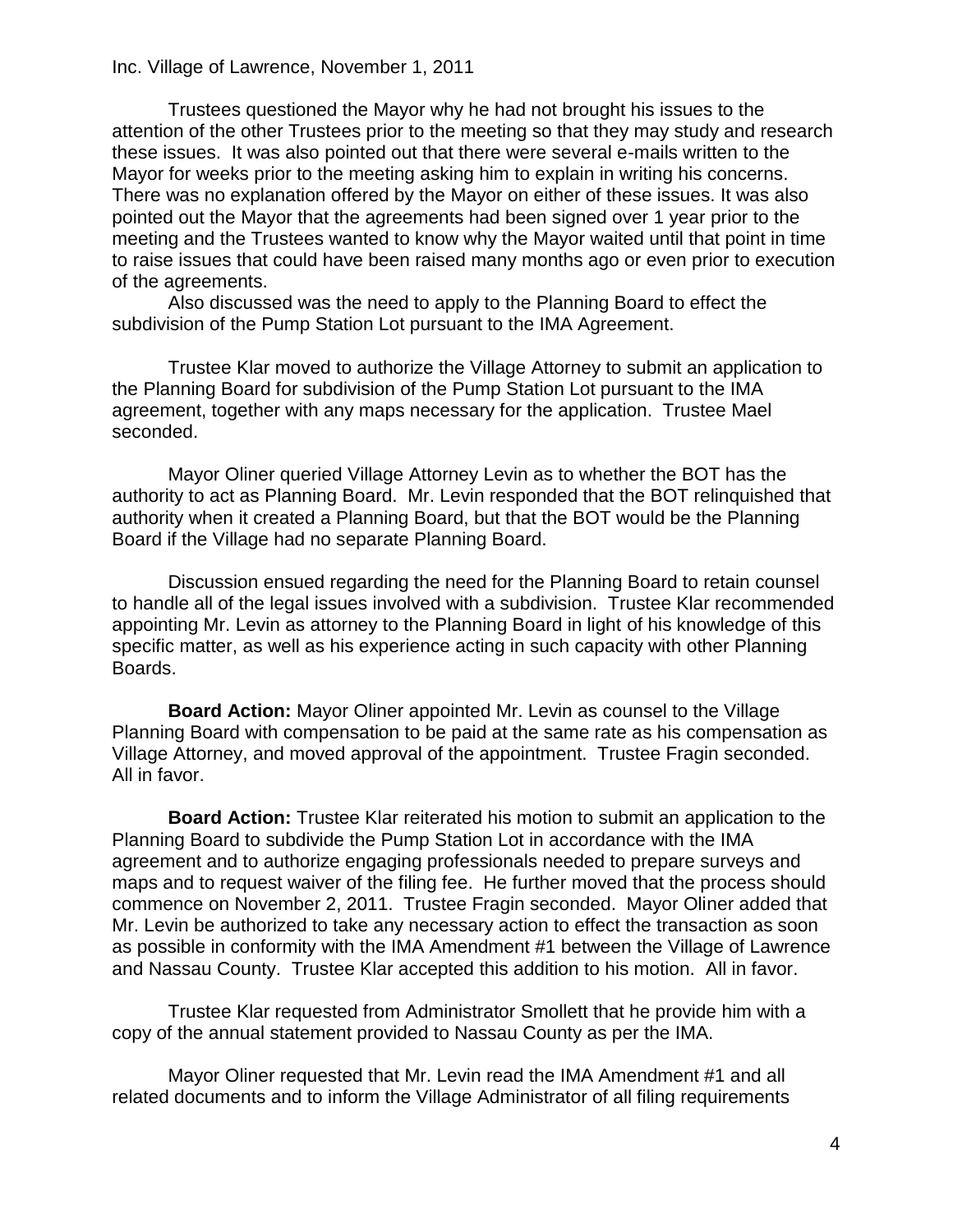necessary to ensure compliance with the Agreements and that all filings be submitted on a timely basis.

Mayor Oliner further requested that Mr. Levin review all requirements and possible defaults under the Agreements, particularly relating to the DEC and also review the payment schedule under the EFC and when such payments are due in order to go ahead with the drawdown by November 10, 2011. Additionally, IMA Amendment #1 should be reviewed to determine advisability of possibly restructuring provisions as might be desirable by the Village. He also opined that, the Village needs to ensure that before commencing with the subdivision, it is clear that there are no other issues that might stand in the way of consummating the Agreements and that the Village will in fact be able to transfer control of the sewer plant to the County by January 1, 2012.

**Board Action:** - Trustee Klar moved to submit the drawdown requests to the EFC for drawdown of funds pursuant to Nassau County's initial two requests on November 9, 2011 unless the Board acts otherwise prior to that time. Trustee Fragin seconded. All in favor except for Mayor Oliner who abstained. He explained that he is uncomfortable voting in favor prior to Mr. Levin's review of all of the documentation.

### **Item 3 – Approve P/T parking meter attendant, Theresa Vota at \$11.50/hr.**

**Board Action –** Trustee Fragin moved to approve hiring a part time parking meter attendant at \$11.50/hr. Mayor Oliner seconded. All in favor.

Mayor Oliner appointed Theresa Vota as part time parking meter attendant at the rate of \$11.50/ hr., not to exceed 19.5 hours per week, and moved approval of the appointment. All in favor.

### **Item 4 – Approve Public Bid for William Street Construction**

Trustee Mael moved to accept the bid from Drexler at a cost of \$32,000 to undertake the project and perform the work up until the end of the parking lot. Trustee Klar seconded.

Mayor Oliner handed out a memo he had prepared outlining his position on the William Street project. He instructed that the memo be incorporated into the minutes of the meeting. (Attached hereto as Exhibit A.) Discussion ensued as to the late submission of the memo and why the Mayor did not share it's contents in advance. Additional discussion ensued regarding the project.

Trustee Klar called for a vote on the motion and said that if the Mayor has additional relevant information relating to the project he can bring it to the attention of the BOT.

**Board Action: -** Vote recorded as follows:

| Mayor Oliner –   | Nay |
|------------------|-----|
| Trustee Felder – | Nay |
| Trustee Fragin – | Aye |
| Trustee Klar –   | Aye |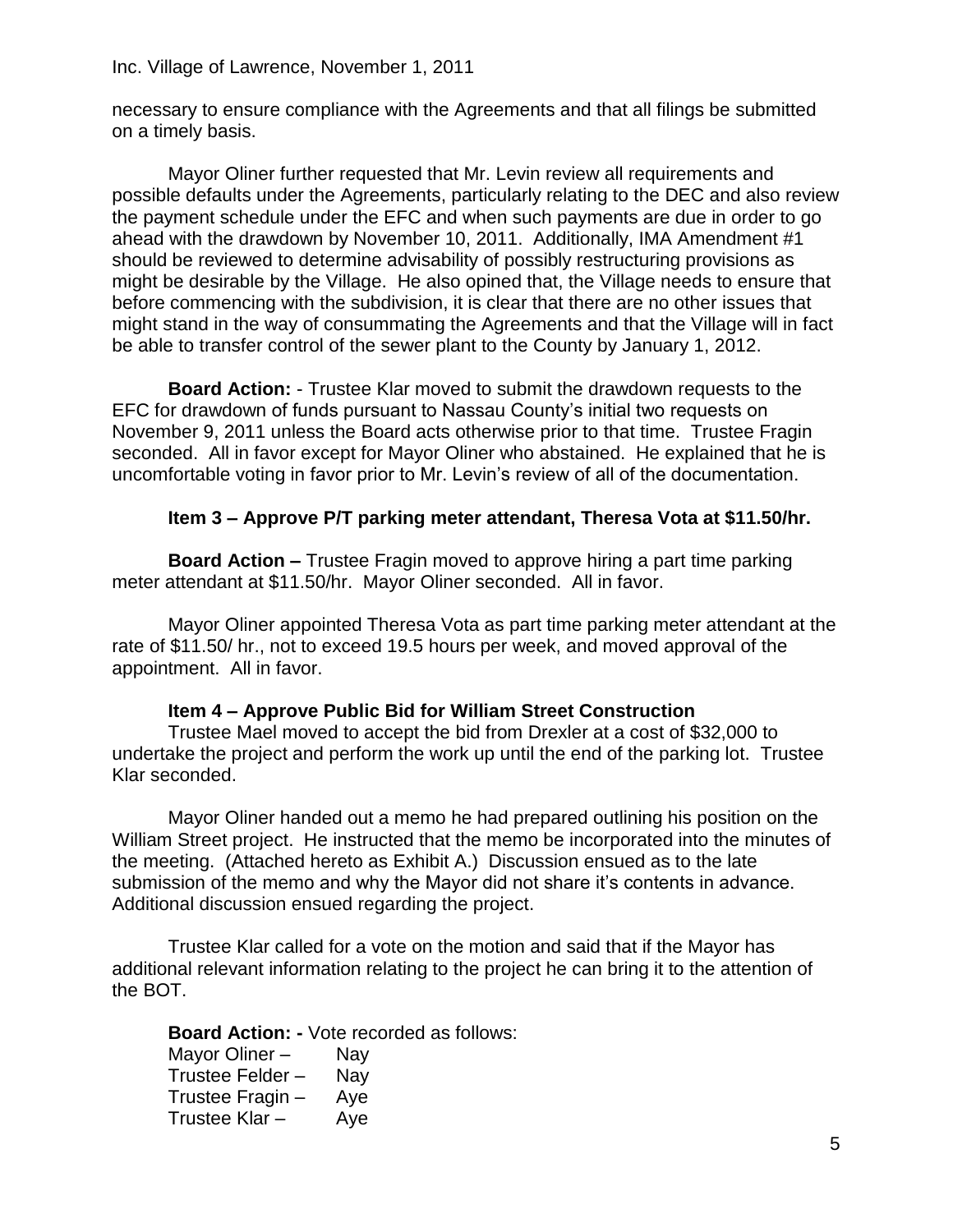Trustee Mael - Aye

The Mayor stated that irrelevant of the vote, the matter is not over. He suggested that he may use his powers to not allow the project to move forward based on safety issues.

### **Item 5 - Approve Security Surveillance Camera Bid for LY&CC - Sentry Communications & Security \$ 5,900.00**

Administrator Smollett outlined three proposals that had been received for the project and said that the bid from Sentry was the low proposal. Additionally, Sentry had already installed cameras at the Marina.

**Board Action: -** Trustee Fragin moved to approve accepting the proposal from Sentry Communications & Security. Trustee Klar seconded. All in favor.

### **Item 6 – 2012 Marina Rates**

**Board Action –** Trustee Klar moved to approve the new Marine rate structure. Mayor Oliner seconded. All in favor.

# **Item 7 – Catering Hall Refund Request**

Eric Stern presented his request for a refund of catering hall deposit. Trustee Klar recommended tabling this item until the next BOT meeting to allow him to research the matter with the catering hall office.

Trustee Mael said that although he believes that the Board should strictly adhere to the rules in the guidelines, he had trouble enforcing the rule when the Mayor himself and his family do not follow the rules and guidelines..

– Item tabled until next scheduled BOT meeting.

# **Item 8 – Golf Course Winter Plans**

This item was tabled to be discussed in executive session.

# **Item 9 – Village Code Review Committee**

Trustee Fragin recommended forming a seven member committee to review the Village Code over a period of four months and report to the BOT with recommended updates and changes to the Code, as needed. Trustee Fragin proposed that the seven Committee members consist of the following: 1) Chairman of the Zoning Board; 2) a member of the Zoning Board; 3) Chairman of the Board of Building Design; 4) a member of the Board of Building Design; 5) Chairman of the Planning Board; 6) a member of the Planning Board; 7) a member of the BOT. Trustee Fragin also proposed that Mr. Pantelis serve as Counsel to the committee and Mike Ryder serve as Secretary. He further recommended that in light of the labor intensive nature and timing of the review, a per-meeting stipend be awarded to the members of the committee.

Mayor Oliner said the tradition of the Village has always been that Board members have served as volunteers without any form of compensation.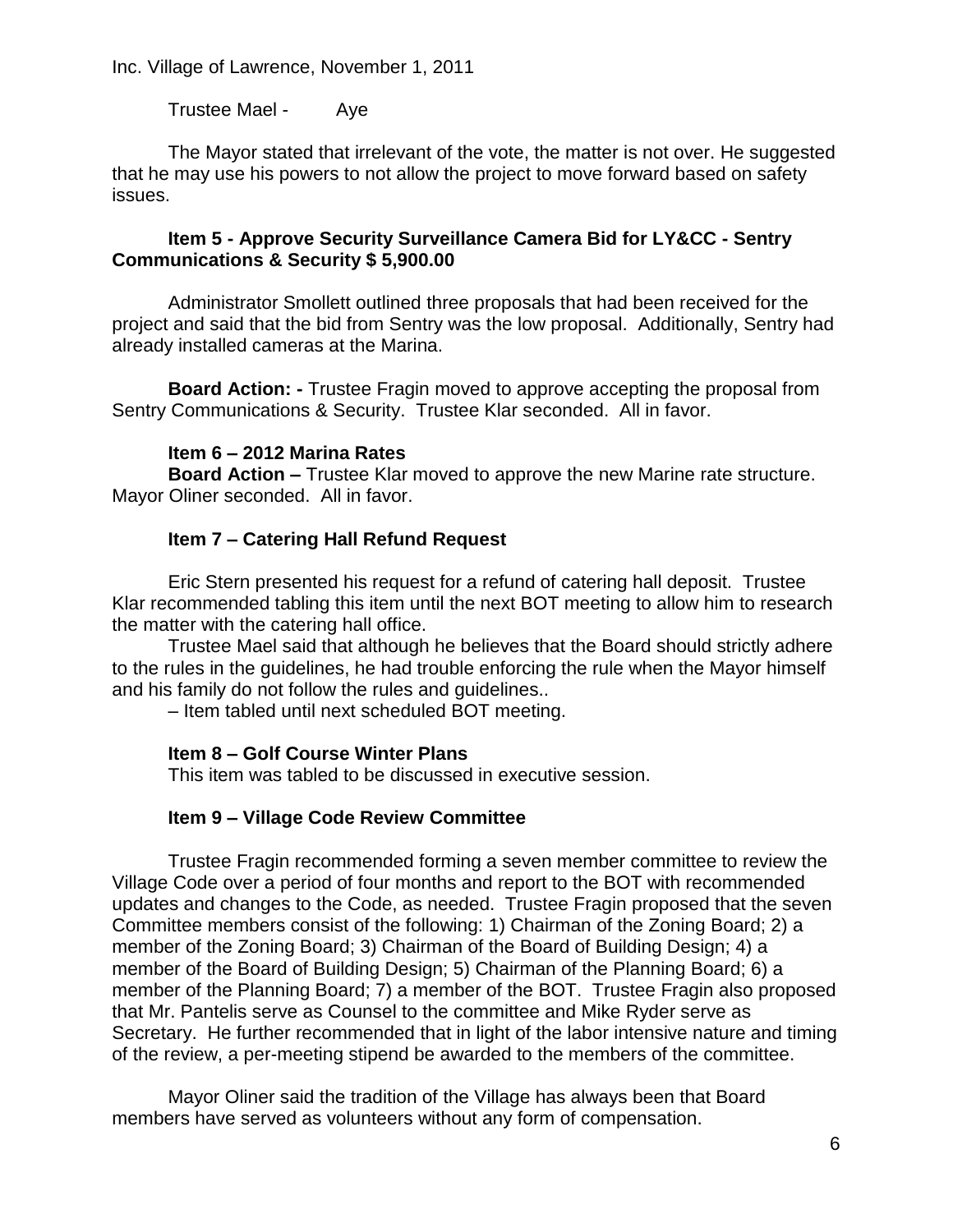Trustee Fragin noted that this is a special project demanding a great amount of time and effort and it may warrant remuneration. He also noted that Cedarhurst and other jurisdictions provide stipends for Board service.

Trustee Felder said that while the Village, traditionally, has not paid for Board service, over the past several years the time requirements for Board service has increased greatly and the policy should be revisited.

Discussion ensued regarding appointment to the Committee of the three members from the respective Boards and one trustee from the BOT. It was decided that the specific appointments would left to Mayor Oliner's discretion.

**Board Action: -** Trustee Fragin moved to approve forming a Village Code Review Committee consisting of membership make-up as per his recommendation with the specific trustee and Board members to be appointed by the Mayor at his discretion. The issue of stipends will be revisited at a later date, if deemed necessary. Trustee Klar seconded. All in favor.

# **Item 10 – Mezza abatement of October license fee**

**Board Action: -** Trustee Klar moved to abate Mezza's license fee for the month of October 2011 due to the shutdown of the facility for the month as a result of a fire. Mayor Oliner seconded. All in favor.

# **OLD BUSINESS**

# **1. Engineering Report – 260 Central Avenue Project**

Mayor Oliner said that the building department is monitoring the project to ensure that it conforms to Village building codes.

**2. FEMA Update –** Administrator Smollett reported that he had met on October 31, 2011 with FEMA officials and a member from the NYS Office of Emergency Management for a kickoff meeting on how to categorize losses from Hurricane Irene in conformity with their guidelines. He said that FEMA will be forming a field team within the next several weeks to assist in filing for reimbursements.

**3. Audit Update –** Administrator Smollett reported that the auditors will be returning during the week of November  $7<sup>th</sup>$  to continue their audit.

**4. Country Club Fire Insurance Update –** Administrator Smollett said that the insurance adjuster is reviewing all claims for losses and that the Village has submitted, as of November 1, a voucher claim to the insurance company for \$40,000. Trustee Klar requested that the administration forward to the BOT a financial schedule relating to losses from the fire.

# **ADDITIONAL GOOD & WELFARE**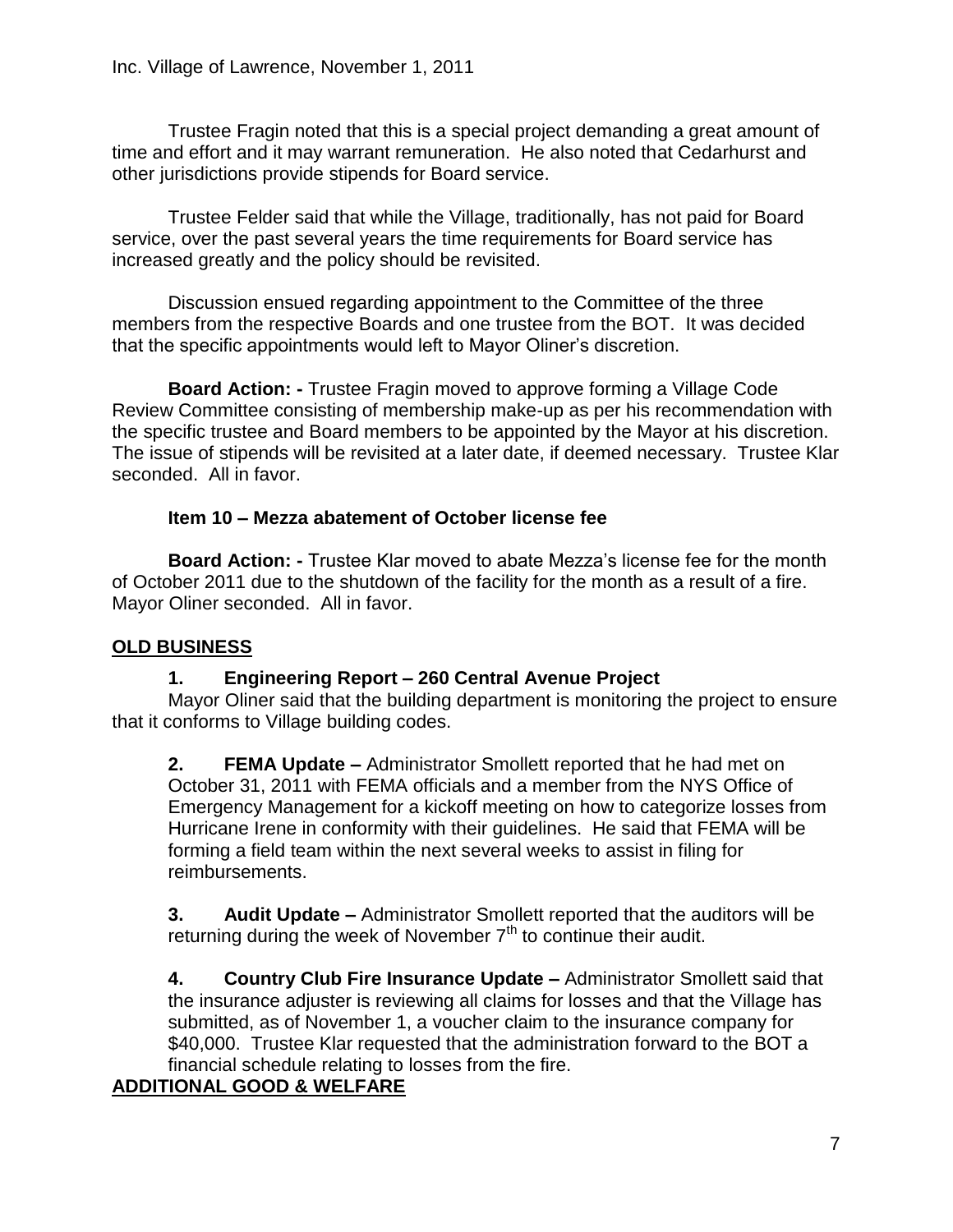A resident queried regarding the status of the RFP for a kosher caterer at the country club. Mr. Levin advised the Board that he had circulated a draft RFP to the BOT and is awaiting comments and clarifications on several outstanding issues. Trustee Klar requested that Mr. Levin re-circulate the draft RFP.

Trustee Fragin noted that a number of appointments need to be made for various Board positions. Mayor Oliner said the matter will be discussed in Executive session.

Trustee Fragin advised the public that the BOT will reconvene to Public Session after conclusion of Executive Session.

**Board Action:** Trustee Klar moved to adjourn to Executive Session to discuss matters relating to appointment of one or more persons, and collective bargaining issues. Mayor Oliner seconded. All in favor.

The Board convened in executive session, and returned to public session.

Meeting adjourned at 11:45pm.

This is to certify that I, David E. Smollett, read the preceding minutes, and they are in all respects a full and correct record of such proceedings.

> David E. Smollett, Administrator, Clerk/ Treasurer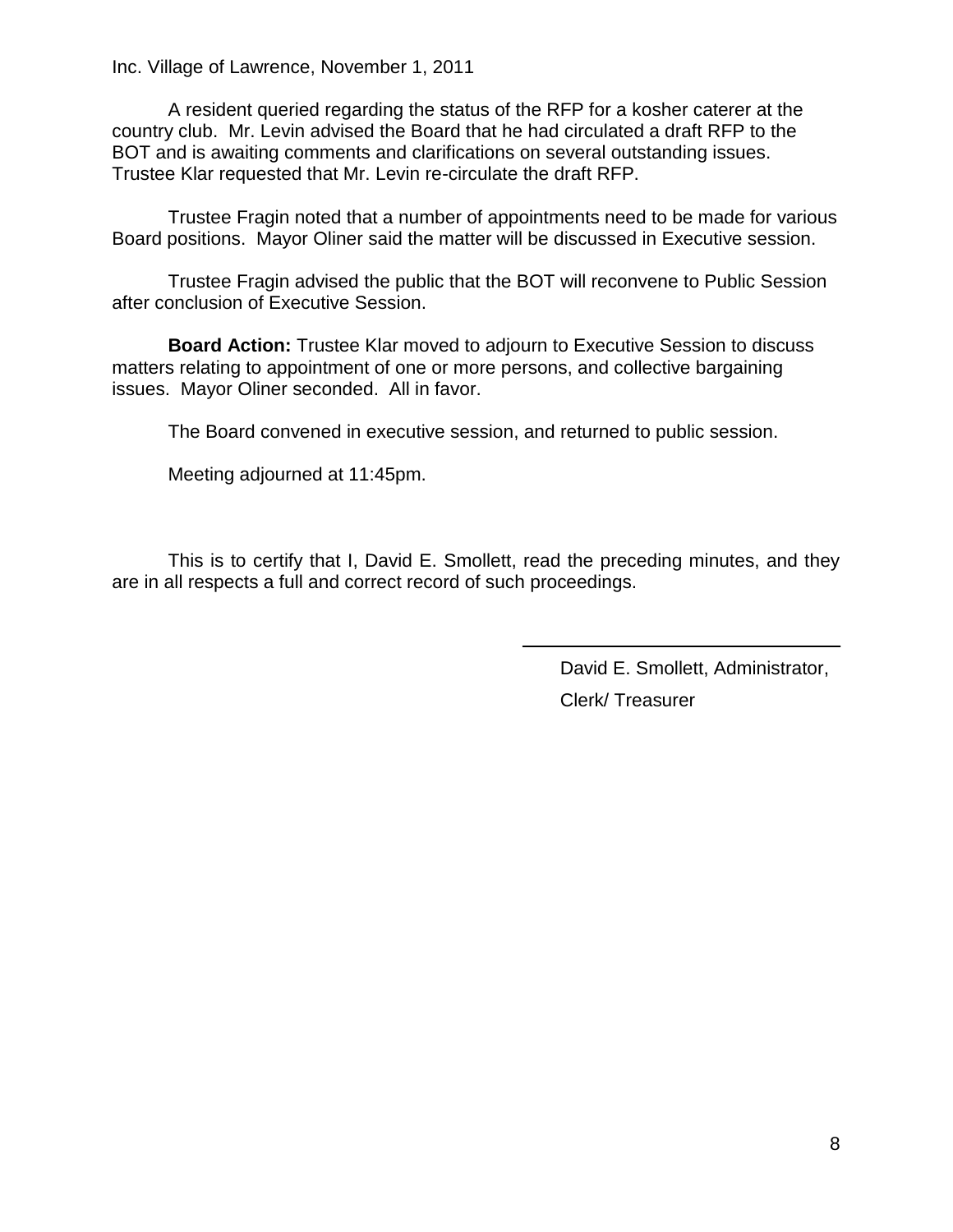#### **Exhibit A – page 1of 2**

From: Marty Oliner To: File

I have reviewed the Cameron Engineering Report on William Street. Based on that, there are unanswered questions and some troubling conclusions that lead me to believe, at the least, that nothing should be done at the site until we receive better information, and at the worst, that there are elements of the proposal that may create immediate legal and liability issues if pursued. The Village should consider the potential impact of these report conclusions before adopting recommendations contained therein. I have seen no other materials or supporting documentation that address these issues; if those exist and address the issues below, then I would reconsider these concerns.

- 1. There are some issues regarding the data collected and used for the study:
	- a. The conclusions developed for the report were based on turning movement counts that were from various peak hours. For instance, the June 2010 counts had the AM, midday, and PM peak hours. However, the July 2010 counts had the PM peak hour only and the October 2010 counts had the AM and PM peak hours. The time periods throughout the day also varied between the counts to further put into question the validity of the before and after study.
	- b. Since there is normal variation in turning counts from day to day, typically Automatic Traffic Recorder (ATR) counts are conducted at several key locations in the study area, concurrent with the personally counted turning movements, to cover a week long period to both identify the actual peak hours and to identify any day to day fluctuations in traffic.
	- c. The turning movement counts were not continuous counts but were "sample" counts taken for only part of the count period and expanded to represent the entire period.
	- d. The June 2010 counts were conducted on a Friday and Monday, the July 2010 counts were conducted on a Monday, and the October counts were conducted on a Friday. These are not typical mid-week days (Tuesday through Thursday) when turning movement counts are normally collected.
	- e. There was no pedestrian data collected or analyzed as part of the study. This is an issue considering the high elderly and young child populations in the area.
	- f. Summer months are generally not used for traffic counts.
- 2. The proposed two-way traffic flow on William Street as proposed by has the following potential issues:
	- a. William Street between the municipal lot and Central Avenue is only approximately 18.3 feet wide.
	- b. A widening of William Street as shown on the plan prepared by the Village results in one sidewalk being narrower than five feet which is the minimum allowed by the Americans with Disabilities Act (ADA). In addition, the east side sidewalk in the vicinity of the bollards across from the parking lot exit, would likely be less than two feet wide. This would preclude use by even ambulatory pedestrians, forcing all to walk in an active, narrow roadway. The presence of elderly residents in the immediate area makes this a critical issue.
	- c. The combination of turns between William Street and Central Avenue (southbound right, eastbound left, and westbound right) should be tested using a turning template for cars to determine if any of the turning vehicles would have to cross the center line to complete a turn.